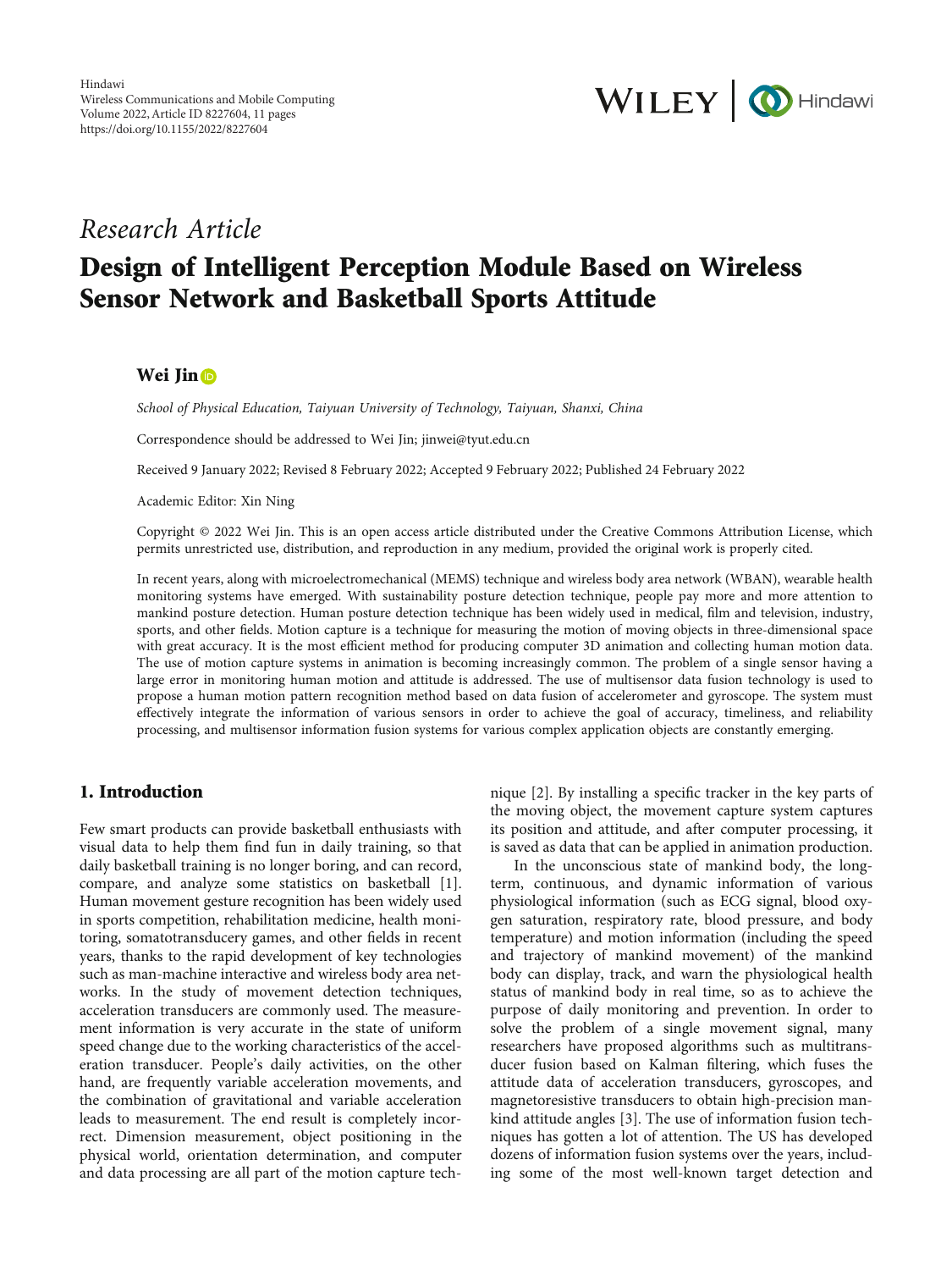battlefield management systems. The fusion system's difficulty and complexity also demonstrate the feasibility of information fusion. Data fusion collects raw data or signals and estimates and predicts the presence and detectability of objects based on data associations and characteristics at the signal or pixel level [[4](#page-9-0)]. It is a generalization and application of classical signal detection theory. The data and information that a fusion system receives can be at a single level of abstraction or multiple levels of abstraction. Multisource information fusion has become an important key technical means for a large number of military and civilian high-tech systems and is a hot topic in the current research field, thanks to the emergence of a large number of new transducers and estimates that are more complete and accurate. Multiple transducers are frequently used to measure the same target parameters at different locations because multitransducer data fusion makes use of the complementarity of multiple information to improve the quality of information. Overall, the use of a single technique for situation estimation is decreasing, and various movements and technologies can be layered on top of each other and used in tandem to improve estimation results [[5\]](#page-9-0). The use of multiple movements in combination has become a research hotspot. Although a multitransducer system has many benefits, it is more expensive than a single transducer, and physical characteristics such as device size, weight, and power consumption all increase. To make a trade-off in practical applications, both benefits and drawbacks should be considered [\[6\]](#page-10-0).

This paper uses the multitransducer data fusion means to discuss. Information fusion is a new information processing means for the specific problem of a system composed of multiple transducers of the same or multiple types [[7](#page-10-0)]. It is also called multisource correlation, multisource synthesis, transducer mixing, or multitransducer. Fusion has a broader term of multitransducer information fusion or information fusion. Multitransducer information fusion refers to the multilevel, multifaceted, and multilevel processing of data from multiple transducers to generate new meaningful information, which cannot be obtained by any single transducer. A single transducer can no longer meet the needs of modern combat systems and must use multiple transducers to locate and detect targets.

## 2. Related Work

According to Reference [\[8\]](#page-10-0), a machine learning algorithm can accurately identify four types of user actions (running, walking, cycling, and sitting) using an iPhone and Nike+i-Pod Sport Kit (naive Bayesian network). This system, however, requires users to insert the Nike+iPod Sport Kit chip into the sole, which is more limited in practice. Reference [\[9](#page-10-0)] proposes using only the data from the three-axis acceleration transducer to recognize five behaviors (walking, limping, jogging, going upstairs, and going downstairs) on Android mobile phones. The use of multiorder Markov chains to predict where users will arrive next was proposed in Reference [[10](#page-10-0)], and it was discovered that second-order Markov chains had the best recognition effect. Reference [\[11](#page-10-0)] proposes a method for identifying activities in the home

environment, and experiments show that a large number of small transducers with only simple state transition functions can identify these activities. A model for activity recognition using cheap, reliable, and low-power movement transducers is proposed in Reference [\[12\]](#page-10-0). Wearable transducers were proposed as a detection method for activity recognition in Reference [[13](#page-10-0)]. These movements, on the other hand, are all centralized solutions that cannot solve potential detection errors caused by network delays nor meet real-time requirements. As a result, researchers began to investigate distributed movements. A distributed probabilistic model for identifying daily activities was proposed in Reference [[14](#page-10-0)], but the definition of activities in this way is limited to the triggering sequence of transducers and requires a large amount of labeled data. Reference [\[15\]](#page-10-0) proposed the concept of activity-based layering and proposed a distributed model to identify daily activities. However, when defining the activity model, only the sequence of activities was considered, and the duration was not considered, so a certain accuracy was lost. Reference [\[16\]](#page-10-0) proposed an association graphbased mechanism to identify abnormal activities in home environments, but since this mechanism ignores activity duration information, it only works well in specific settings. Reference [\[17\]](#page-10-0) proposed an abnormal activity detection means based on a simple transducer, but this means also did not consider the effect of duration on the model establishment, and the accuracy decreased to a certain extent. Reference [[18](#page-10-0)] proposed a detailed classification scheme for the swimming propulsion mode of fish according to the different body parts used for swimming propulsion. Reference [[19](#page-10-0)] proposed the "two-dimensional wave plate theory" through the subsurface flow theory and linearized boundary conditions, which treats fish as a thin plate and is used to analyze the hydrodynamic characteristics of bonito fish. Reference [\[20\]](#page-10-0) proposed to use multiple transducers to build a mankind action recognition system, which can recognize postures such as sitting, lying, and standing and actions such as climbing stairs and running. Reference [[21](#page-10-0)] proposed a general information fusion model and introduced the multilayer processing viewpoint of information fusion.

The argumentation means adopted in this paper is the data fusion means. Since a single data fusion algorithm has certain limitations, the advantage integration of two or more data fusion algorithms can effectively reduce the uncertainty of the system, environmental interference, and the impact of failure data on state estimation. Estimation is a high-level key information technique in an information fusion system. At the same time, multitransducer data fusion can also suppress the influence of transducer drift and noise to a certain extent.

### 3. Gesture Recognition and Implementation

3.1. General Overview of the System. Pose segmentation is important because it is the first step in the pose recognition process. This paper focuses on the recognition of threedimensional dynamic gestures using a movement transducer [\[22\]](#page-10-0). The goal is to create a gesture recognition algorithm based on the data collected by the movement transducer in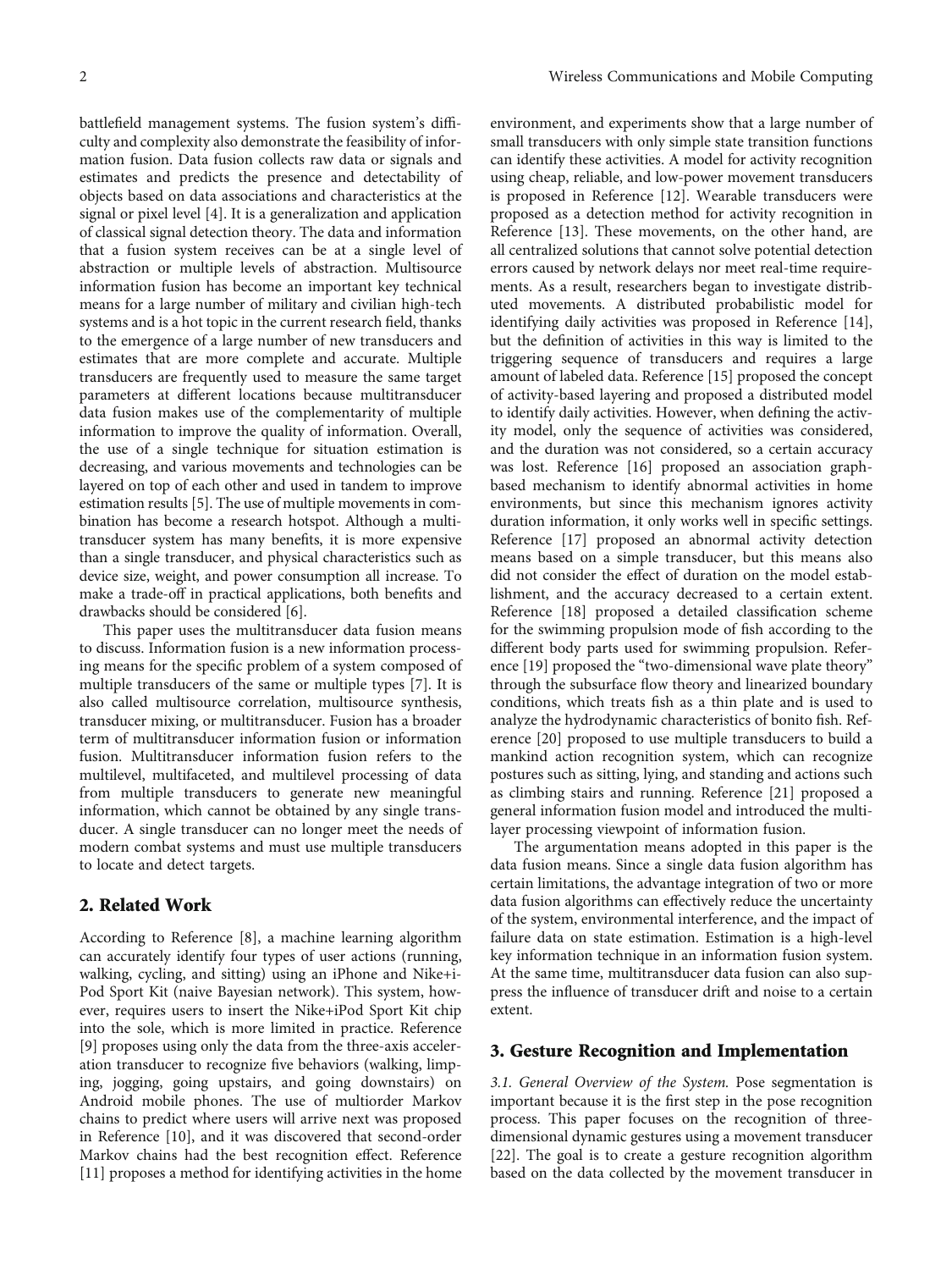

Figure 1: Flowchart of the gesture recognition system.

order to achieve quick and accurate gesture recognition. The definition of gesture varies due to the diversity and ambiguity of gesture, the passage of time and space, and the influence of various cultural backgrounds. Through literature research, it has been discovered that the use of inertial transducers to identify the basic movement of the mankind body has made significant progress; there are also many researches on dynamic posture based on inertial transducers when the mankind body is stationary; however, there is almost no research, the main reason being that the complexity of the basic movement of the mankind body causes significant interference to the dynamic posture signal, affecting the signal characteristics [[23](#page-10-0)]. This topic is aimed at designing a set of three-dimensional dynamic gesture recognition systems from a macro perspective. The movement transducer collects information about the user's gesture movement at the input terminal. Following entry into the system, a series of calculations are carried out before the final gesture recognition result is displayed. Computer vision-based movements are used in the majority of current gesture recognition research, but they have an insurmountable problem [[24](#page-10-0)]. Skin tones show clustering in the color space, allowing them to be distinguished from other colors, according to extensive experimental data. Skin color as a hand feature requires little calculation, has a quick processing speed, and is unaffected by factors like pose shape, size, and direction.

In modern society, with the advancement of science and technique and the improvement of people's material living standards, people hope that natural and intimate gesture interaction can be integrated into more technological products, bringing people a more comfortable operation and experience. Gesture recognition is to recognize the meaning expressed according to the user's gesture. It uses the mankind hand directly as the input device of the computer. The communication between the mankind and the computer will no longer require an intermediate medium. The user can simply define an appropriate gesture to the surrounding machines controlled. A complete pose needs to be divided into 3 stages, namely, preparation, action, and end, so it is necessary to identify the start and end points of the pose, which is also called pose cut in this paper. Existing research uses acceleration as an action feature for train-

ing and recognition and has achieved a good recognition rate in the recognition of specific actions. However, there are shortcomings in the recognition of slow or rotationrelated movements. Skin-color-based pose segmentation also has some shortcomings; that is, it is difficult to adapt to complex backgrounds and changing lighting environments [[25](#page-10-0)]. The effect of skin-color segmentation is poor, if not completely invalid, when skin-like areas appear in the background or the color of the light source is offset. The defined dynamic posture should be simple, practical, and obvious and should fit people's daily habits. Investigation of the gesture recognition system's most serious issues states that it is the core of the entire system to obtain accurate gesture data from the movement transducer module under the constraints of the environment, hardware configuration, capital, and other conditions. In general, interactive target recognition can be broken down into operations like switching and adjusting the size. On the one hand, realtime performance should be taken into account, and on the other hand, accuracy should be taken into account when judging the user's posture. To calculate the attitude angle of the transducer module, the data from the geomagnetic transducer and the acceleration transducer are combined in this paper. As a feature of the action [[26\]](#page-10-0), combine it with the acceleration data. It is necessary to create a library of prebuilt feature templates, which are then used to match each image position. There are many changes in nature, so we should try to extract the most important part, whether the posture is different or the same person. The data preprocessing, gesture modeling, and gesture recognition movements are all part of the gesture recognition system's system flow, as shown in Figure 1.

#### 3.2. Analysis of Multitransducer Data Fusion Problems

3.2.1. Definition of Data Fusion. In this thesis, I use the multisensing movement. Let us talk about this method now. Along with computer and transducer techniques, multitransducer information fusion technique has gotten a lot of attention in recent years. The multitransducer information fusion technique is a hot topic in scientific research right now, and its goal is to figure out how to get more accurate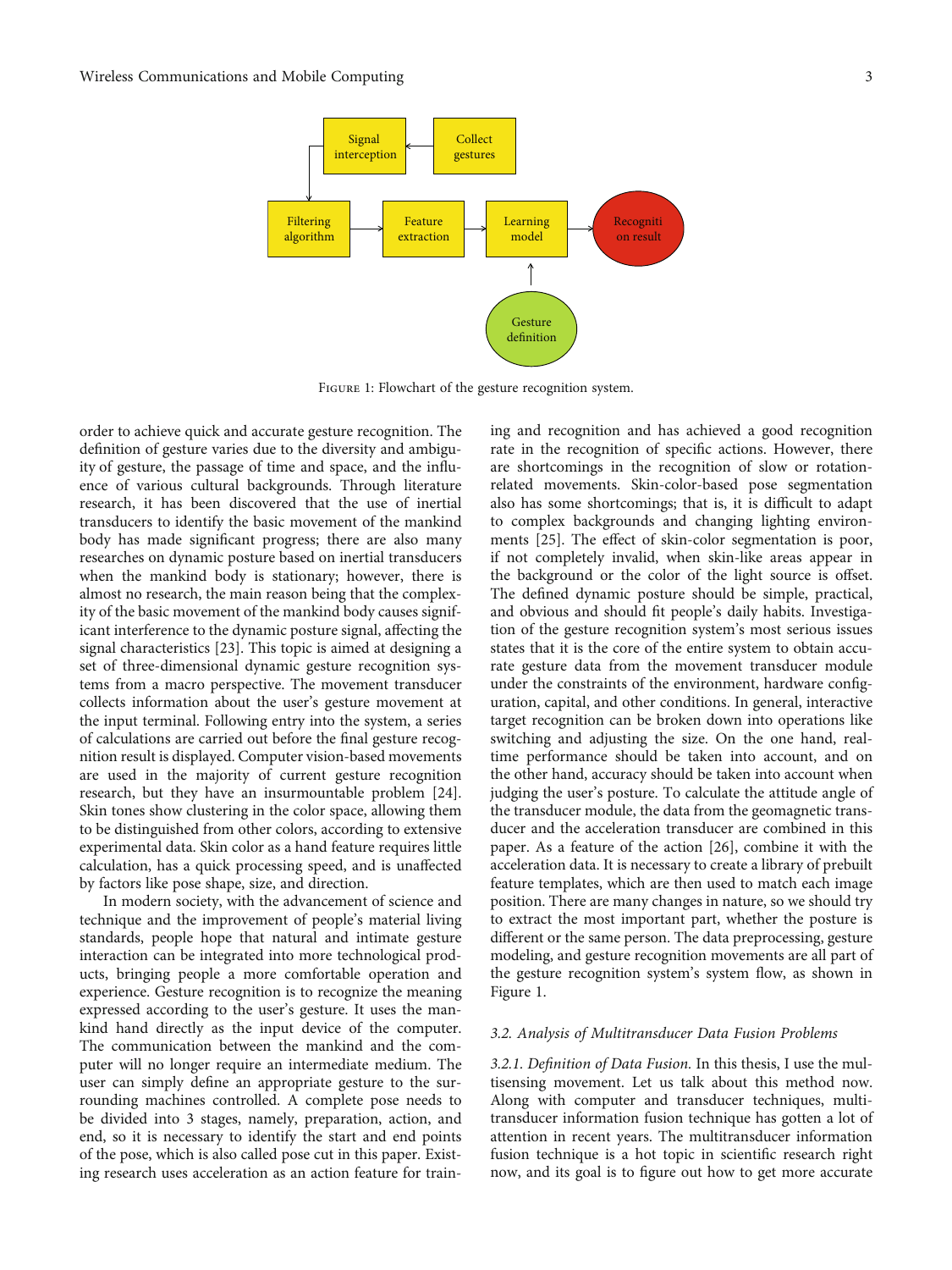

Figure 2: Data-level fusion.

estimation and reasoning by combining data from multiple sources rather than relying on a single one. The diversity and complexity of modern warfare are increasing as a result of the rapid development of the digital information society, particularly the development of computer, microelectronic, communication, and sensing techniques, and a single transducer can no longer guarantee that it can provide accurate and valid information [[27](#page-10-0)]. Data fusion, also known as multisource correlation, multisource synthesis, transducer mixing, and other terms, is a new method of information processing for the problem of systems with multiple or multiple types of transducers. Data/information fusion with multiple transducers is referred to as data/information fusion. Data-level fusion is shown in Figure 2.

Multitransducer data fusion utilizes the complementarity of multiple information to improve the quality of information, so multiple transducers are often used to measure the same target parameters at different locations. Situation estimation is a high-level key technique in the information fusion system, and it is self-evident that the ability of realtime situation estimation to assist decision-making is of great significance to adapt to modern warfare. The complexity and diversification of information fusion and its applications make the content of data fusion to be studied very rich, and the basic theories covered are also very extensive. Situation estimation is the second-level fusion in the information fusion system, and it is one of the more active research technologies in this field. The emergence of multitransducer information fusion technique stems from the need for automatic fusion processing of multisource information in modern warfare. A human is one of the most complex and highly adaptive data fusion systems. Human eyes, ears, nose, tongue, and limbs are the transducers of sight, hearing, smell, taste, and touch. Information fusion processing models with four and five levels of processing can dynamically monitor the fusion processing process, optimize resource and transducer management, and feedback fusion result information in real time, ensuring that the fusion processing process is adaptive and achieves the best fusion effect. The diversity of information representation, the enormous amount of data, the complexity of information relationships, and the real-time nature of information processing in a multitransducer system far outnumber the human brain's comprehensive information processing capability. Because it extracts and processes the obtained information at a high level of abstraction; involves more parameters, factors, combat styles, and viewpoints; and is closer to the mankind thinking process, the situation estimation process is more complicated than the first-level fusion process. The brain will comprehensively process the information and make judgments about the surrounding environment when people obtain information about the surrounding environment through these transducers with various functions.

In recent years, the overall application of a single technique for situation estimation has gradually decreased, and various movements and technologies can be overlapped and used complementary to each other to obtain better estimation results. Information fusion was proposed in the early 1970s, and military applications were the origin of the technique. At present, there is no information fusion algorithm that can calculate all transducer fusion information [[28\]](#page-10-0). In general, which algorithm to choose should be decided according to the specific application. Due to the wide range of application fields of data fusion theory, there are many kinds of models. The Data Fusion Group of the Joint Steering Committee of the US Department of Defense Laboratory gives a general model for the application of data fusion in the military field. The model started with three levels and later developed into four levels. Situation estimation technique is one of the most active research fields in information fusion. Since the mid-to-late 1970s to the present, many countries have carried out research on situation estimation in terms of theoretical systems and system implementation movements. Great progress has been made. Situation estimation is an important part of the command automation auxiliary decision-making system. It is based on military knowledge and military experience. It organically links the observed distribution of combat forces with activities and the surrounding environment of the battlefield, enemy combat intentions, and enemy mobility, determines the cause of the incident, and obtains an estimate of the enemy's force structure and use characteristics. Finally, a comprehensive situation map of the battlefield is formed. In fact, the cognitive process of mankind beings and other animals in nature to objective things is the fusion process of multisource information. In military systems, data fusion is mainly used in early warning systems, command and control of weapon systems, intelligence support systems, military force assessment and command systems, and space-ground integrated information fusion systems.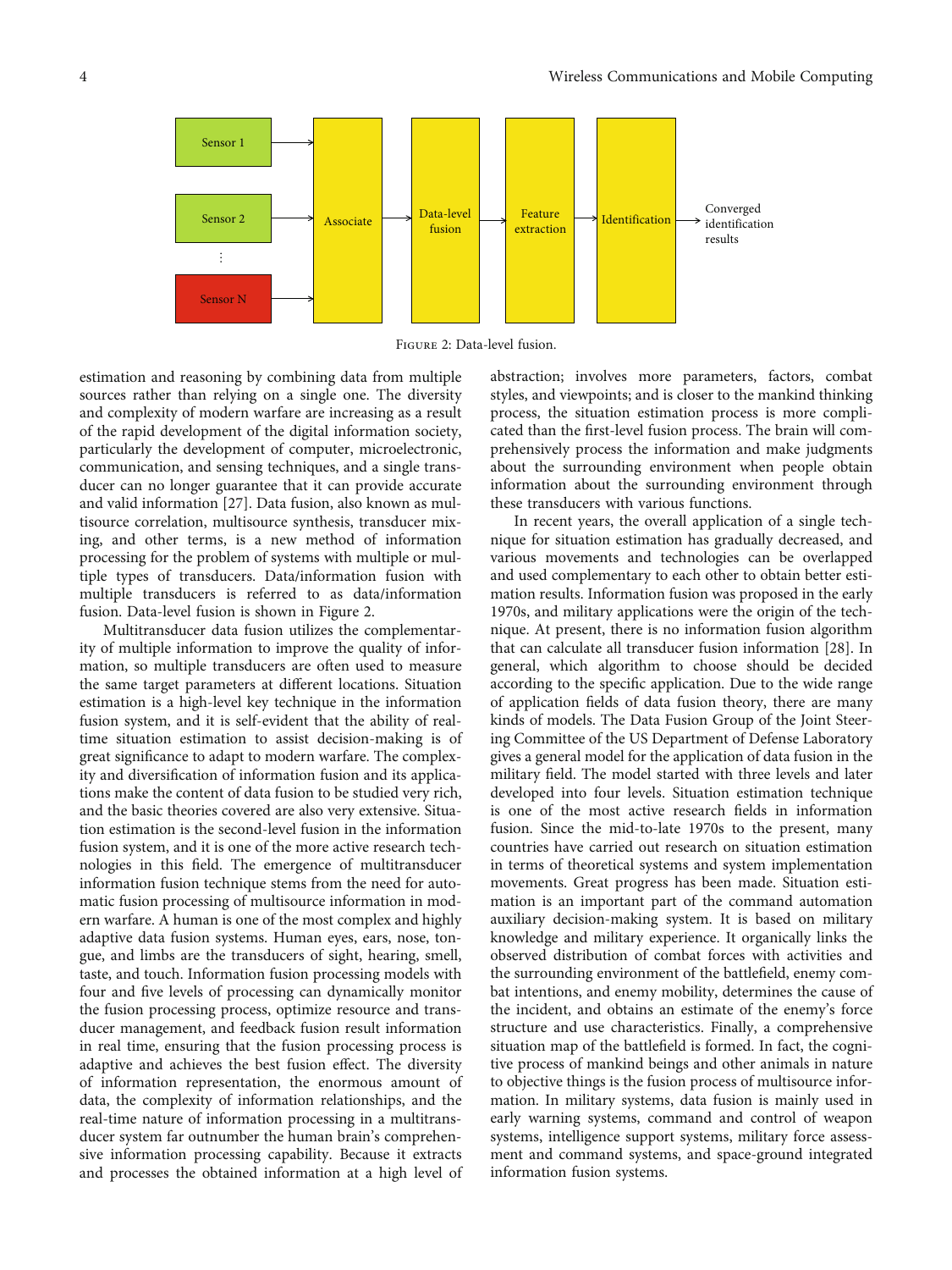3.2.2. Methods of Data Fusion. Since situation estimation is a high-level relationship extraction and processing of the obtained data flow, it is closer to the mankind thinking process and involves many factors and parameters, so it is more complicated than first-level fusion processing. The object of situation estimation in the real environment is the combat entity that is constantly moving and changing with the passage of time in the combat area. In fact, psychic estimation is enough to perceive and extract the psychic elements from such a moving object, in the process of knowing, understanding, and predicting. Although the existing methods provide a promising technical way for the practical application of situation estimation, the existing research results show that a single information fusion method is also difficult to work for the high-level fusion problem of situation estimation.

The following is a brief introduction to the commonly used fusion algorithms. The weighted fusion algorithm combines the redundant information from each transducer to the measurement data of the environmental characteristic parameters into an optimal estimate according to a certain weighting rule. In the situation estimation system, the detection of temporal relationship and spatial relationship is an important aspect of event detection. The information fusion system can be divided into three levels based on the data abstraction level: data-level fusion, feature-level fusion, and decision-level fusion. Various tracking algorithms are usually formed by combining data association algorithms with state estimation algorithms. Fuzzy logic is a mathematical tool for dealing with uncertainty in human cognition that can handle ambiguous semantic data. In a static environment, Bayesian inference is a rational mechanism for multitransducer information fusion. Continuous information fusion and relearning are carried out, a method for describing the information in neural networks as a probability distribution. When there is certain modeling and application of multitransducer information fusion, the means uses the system structure and uncertainty inference mechanism as a Bayesian estimation for each transducer of the neural network in the transducer, which provides good preevidence. When Bayesian estimation is used in an indirect way for fusion, different reasoning movements can be adapted for different situational frameworks depending on the knowledge representation and the representation of time, space, and causal constraints in subtasks (ideological potential). Traditional cluster analysis is a fixed classification, but because the boundaries between the states of each event object are not always clear, it is more appropriate to conduct the target cluster analysis using fuzzy mathematics.

# 4. Intelligent Transducer Module Based on Basketball Posture

#### 4.1. Data Characteristic Analysis Means

4.1.1. Gyroscope Data Analysis. The gyroscope is one of the core measurement components of the inertial navigation system. Considering the engineering application, it is required to shorten the process of reaching the thermal equilibrium state after the gyroscope is started as much as possi-

ble, so that the system can quickly enter the predetermined working state [[29](#page-10-0)]. As an important inertial transducer, a gyroscope is the basic core device of the inertial navigation system (INS). From the liquid floating gyroscope in the 1950s to the dynamic tuning gyroscope and electrostatic gyroscope in the 1970s to the fiber optic gyroscope and ring laser gyroscope developed in the 1980s, the gyroscope has gone through roughly the following processes, to a micromachined gyroscope made using MEMS technology. The MEMS gyroscope, which first appeared in the second half of the 1980s, is characterized by its low cost, small size, long working life, wide dynamic range, ease of digitization, high intelligence, and strong antioverload capability. It is ideal for situations where there is a lot of movement and a lot of *g*. Microelectromechanical integration is simple to integrate and install into a variety of complex control systems. A constant zero offset and a noise signal make up the gyroscope static signal. The probability density distribution diagram shows that the noise is normally distributed, which is consistent with white noise signal characteristics. The static data diagram of the gyroscope is shown in Figure [3](#page-5-0), and the probability density distribution diagram of the gyroscope is shown in Figure [4](#page-5-0).

The gyroscope test and modeling are both done on a single gyroscope and are done at room temperature. The *N* -point position means using a turntable are used to mark some gyroscope parameters. A satellite attitude measurement system consists of gyroscopes and optical transducers (such as infrared horizons, solar transducers, and star transducers) that can obtain continuous high-precision attitude and angular velocity information from satellites. This is a very important and broad application. Traditional gyroscopes used in space and military applications have rotating moving parts that are large, heavy, and consume a lot of power. The wear of high-speed rotating parts reduces their service life significantly, and it takes time to warm up the speed to the working speed. Traditional macroscopic gyroscopes are limited in their development due to stability and other issues. The standard deviation of the error tends to be stable as the value of *a* decreases, and its value gradually increases. When the amplitude is small, there is a minimum value of  $a = 0.7$ , which then increases, and the mean value of the error when the amplitude is large decreases with the decrease of slang, as shown in Figure [5.](#page-5-0)

The theory that studies the movement characteristics of gyroscopes is a branch of the dynamics of rigid bodies moving around a fixed point. In-depth study of the characteristics of the gyroscope should take its inertia as the basis. The gyroscope obtains the declination information through the angular velocity of the sensitive carrier relative to the inertial frame. With the bearing on the gyroscope frame shaft and the rotor of the gyroscope motor, the earliest application of the bearing is the rolling bearing. The static signal of the gyroscope obtained by the analysis of the original signal diagram contains constant components and noise components. From the statistical results, the statistical mean of the signal after Kalman filtering does not change much, and the mean square error is greatly reduced, but the effect is not as good as the first-order low-pass filtering of the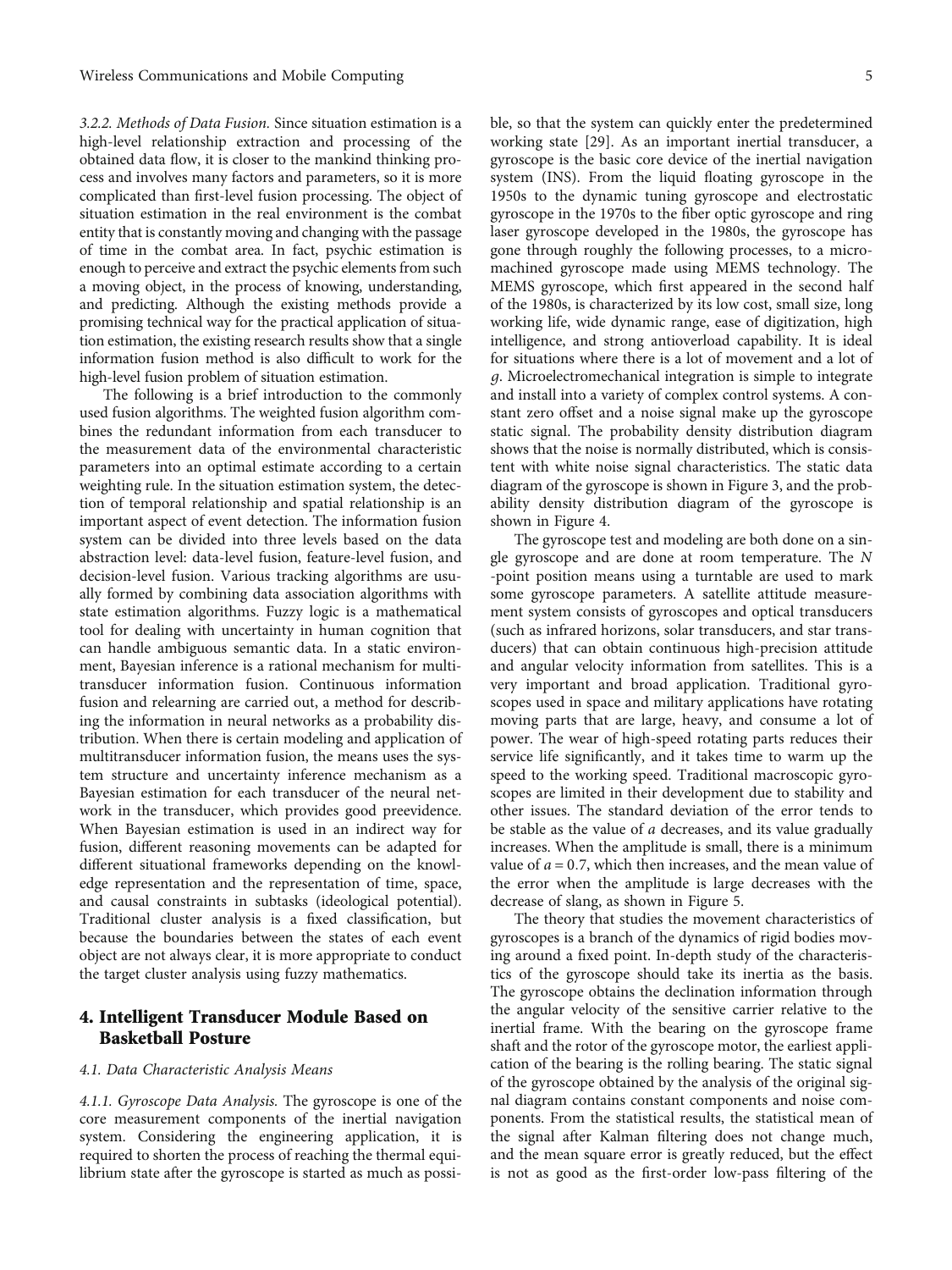<span id="page-5-0"></span>

Figure 3: Gyrostatic data diagram.



Figure 4: Distribution of probability density of gyroscope.



FIGURE 5: Swing test results (amplitude is 50°, sampling frequency is 100 Hz,  $a = 0.7$ ).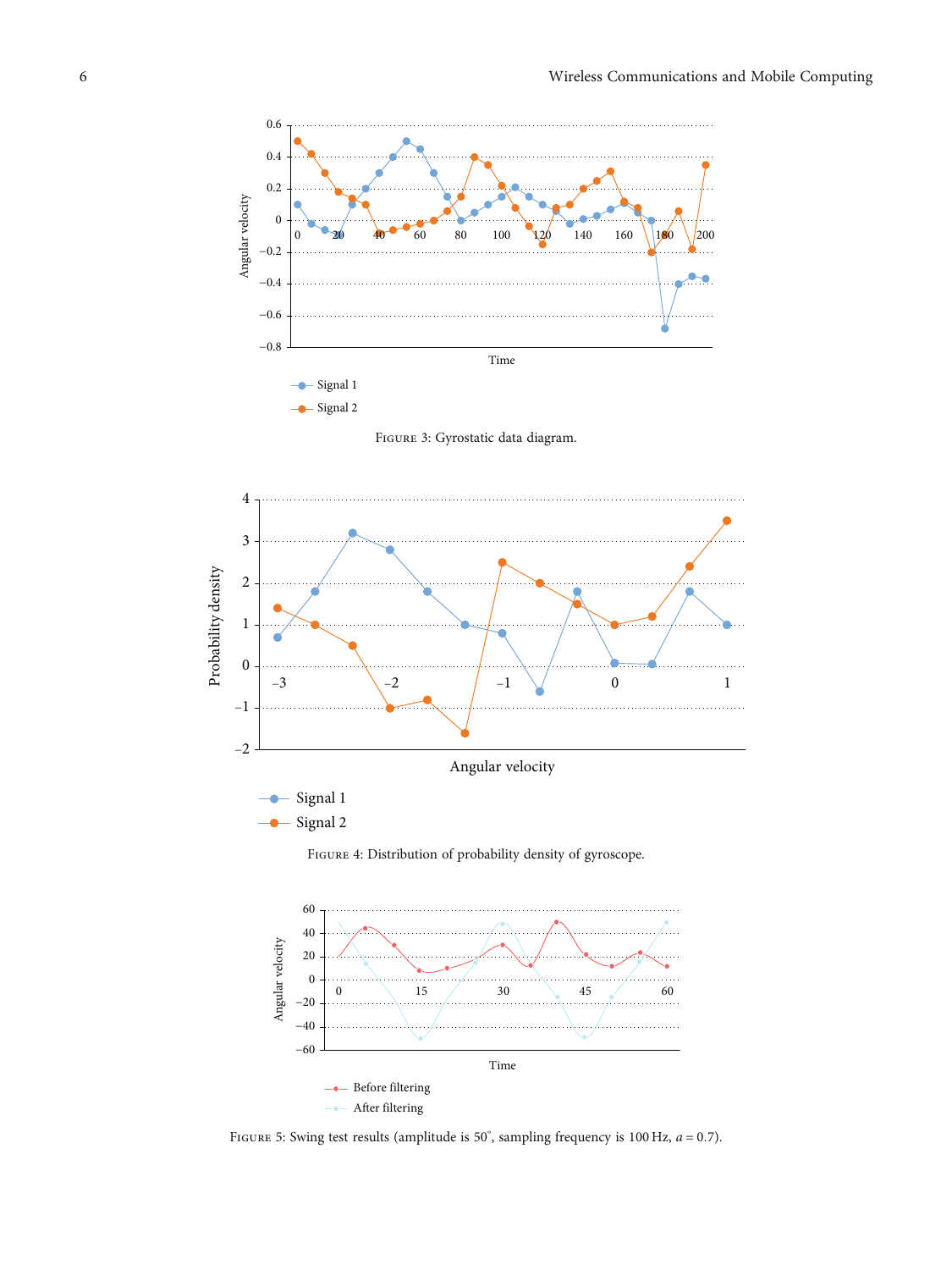

Figure 7: Kalman probability distribution.

optimal coefficient. The data after Kalman filtering is shown in Figure 6, and the Kalman probability distribution is shown in Figure 7.

Small and cheap requirements have promoted the development of microgyroscopes, which are widely used in tactical weapons, microaircraft, stable platforms, robots, military and civilian fields such as automobiles, surgical instruments, toys, computer mice, cameras, etc.

4.1.2. Acceleration Data Analysis. The movement speed is very important to the processing efficiency of the manufacturing system, and the change of the movement speed is due to the small acceleration of the system. The acceleration of the control system is not only related to the electromagnetic torque of the control system but also related to the rotational inertia and load torque of the controlled system. Silicon transducers, which combine the piezoresistive effect of silicon with integrated circuit technology, have high sensitivity, quick dynamic response, high precision, good stability, easy miniaturization, and mass production and are currently in widespread use. The three-dimensional acceleration design model is based on

the string vibration accelerometer model from 1950. The mass is supported by three pairs of metal wires that are arranged vertically in space, and the acceleration is determined by the string's tensile stress or the modulation of the transverse resonance frequency. The electromechanical time constant of the system can be used to determine the speed change capability of the control system once the load has been determined. The smaller the constant, the higher the system's allowable acceleration. The piezoresistive effect of silicon was first studied in detail in the 1950s by C.S. Smith, who determined that silicon has good elastic deformation properties and a significant piezoresistive effect. Since then, acceleration transducers have been used. The fiber optic acceleration transducer probe must have good directivity as a vector sensing probe. The current change speed of the servo device is represented by the electrical time constant of the control system, and the change of the current directly reflects the change of the electromagnetic torque, so the electrical time constant of the system affects the acceleration change speed.

The early accelerometers were semiconductor strain gauge pressure transducers and later developed into the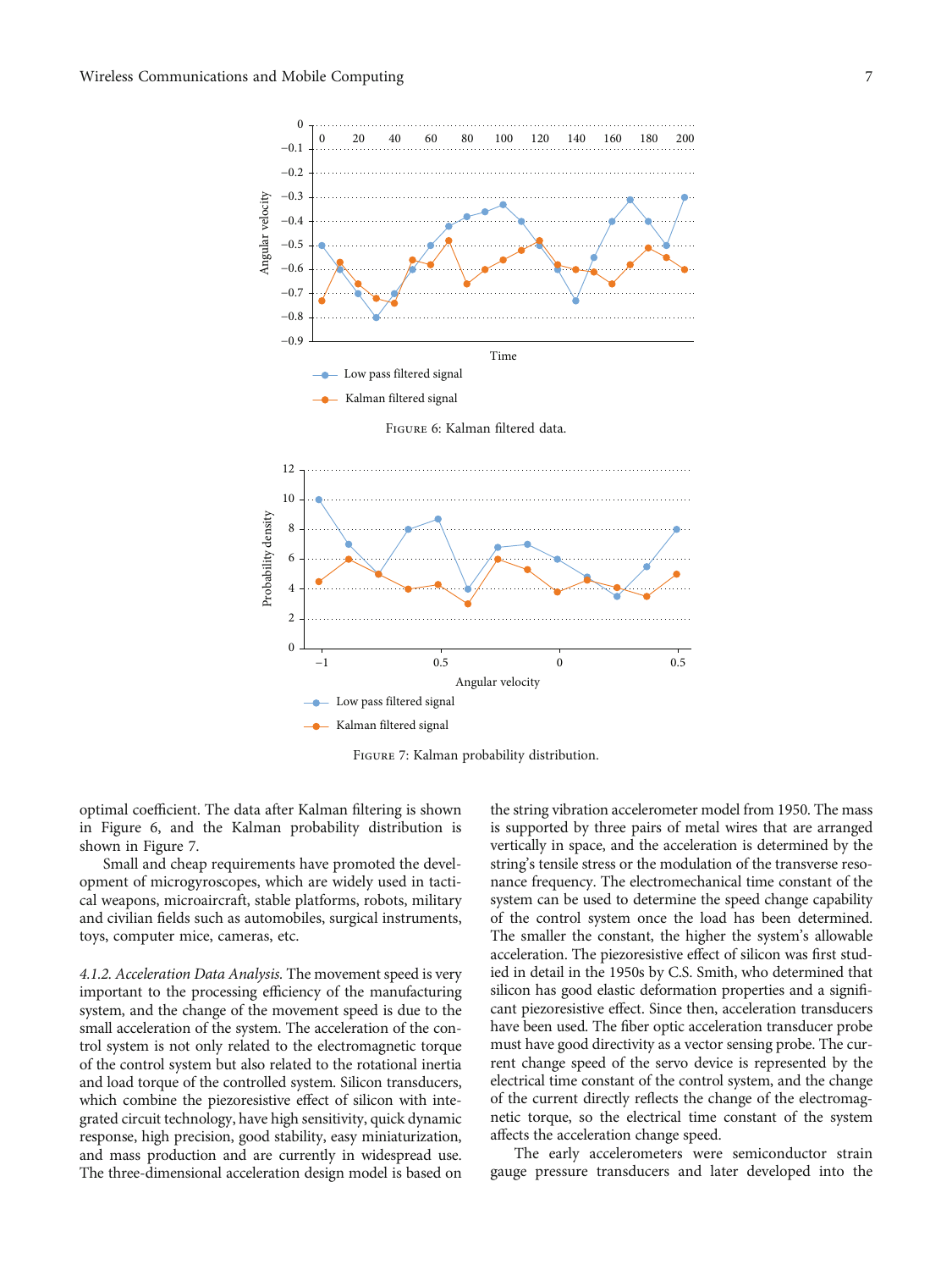

Figure 8: Gyro offset error.

use of diffused silicon movements to fabricate resistive strips on silicon wafers, called solid-state pressure transducers or diffused accelerometers. The transducer with a modular structure has good directivity and low crosstalk, which is the design means of most three-component acceleration transducers at present, but the structure design has a great influence on the final demodulation means and demodulation accuracy. In the design of the movement control system, a large acceleration margin can generally be guaranteed. If this point can be fully utilized, the average movement speed of the system can be significantly improved. Since the 1970s, the use of integrated circuit techniques to manufacture accelerometers has achieved rapid development, and a silicon cup-type diffusion pressure transducer with an integrated peripheral clamped resistance and a silicon diaphragm has been made. In order to ensure that the grating can accurately respond to the vibration of the mass block and facilitate the adjustment of the center wavelength of the grating, the transducer adopts bolt and beam structure adjustment.

### 4.2. Several Common Attitude Calculation Movements

4.2.1. Attitude Calculation Based on Complementary Filtering. Pose estimation has a wide range of applications such as aerial, underwater, robotics, navigation systems, games, industry, and augmented reality systems. Along with micromachine inertial technique, the use of micromachined gyroscopes, accelerometers, and magnetometers (MARGs) to construct miniature and low-cost heading and attitude systems has become one of the research hotspots in recent years. At this time, the most widely used attitude measurement technique is a strapdown inertial navigation systembased attitude calculation technique. We know that the gyroscope's dynamic response characteristics are better, but when the attitude is calculated, the cumulative error will increase as the integration time increases. When it comes to measuring attitude, the magnetometer and accelerometer have no cumulative error, but their dynamic response is much worse. Inertial measurement unit (IMU) devices, such

as three-axis gyroscopes and three-axis accelerometers, are used to determine attitude. However, because of system noise and drift errors in the IMU transducer, which will accumulate over time, precise attitude control is difficult. Many well-established estimation movements have emerged from extensive research in the field of pose estimation, ranging from complex Kalman filters to simple complementary filters. The complementary filter algorithm can achieve a better estimation of the attitude, and the estimation accuracy is also better, as shown in the gyro offset error in Figure 8.

The attitude can be obtained by integrating the threeaxis gyroscope. The gyroscope has good dynamic response characteristics and high accuracy in the short term, but when it is used for attitude calculation, it will generate accumulated errors and eventually lead to attitude divergence. High-precision SINS systems are expensive and not suitable for many low-cost needs. We can use complementary filters to correct the data of the gyroscope, accelerometer, and magnetometer with each other, so that the measurement data is more accurate and the performance of the system is more stable. Adding PI-adjusted adaptive complementary filtering, the filtered signal is smoother, while the traditional complementary filtering does not filter high-frequency noise completely, as shown in Figure [9](#page-8-0).

In general, the computational complexity of traditional pose or angle estimation filters is high. To this end, the research of satisfactory, accurate, and low computational complexity algorithms is the original intention of this paper. The accelerometer can be used for inclination measurement, but it is sensitive to gravity acceleration and movement acceleration at the same time, and the above attitude measurement system will produce a large measurement error when the carrier does a long-term maneuvering movement.

4.2.2. Extended Kalman Filter Attitude Solution Based on Gauss-Newton Iterative Method. The attitude calculation problem is to solve the direction cosine matrix of the current moment according to the measurement information at a certain moment. Due to the zero drift of the gyroscope, the gyroscope can be used to predict the state, and then, the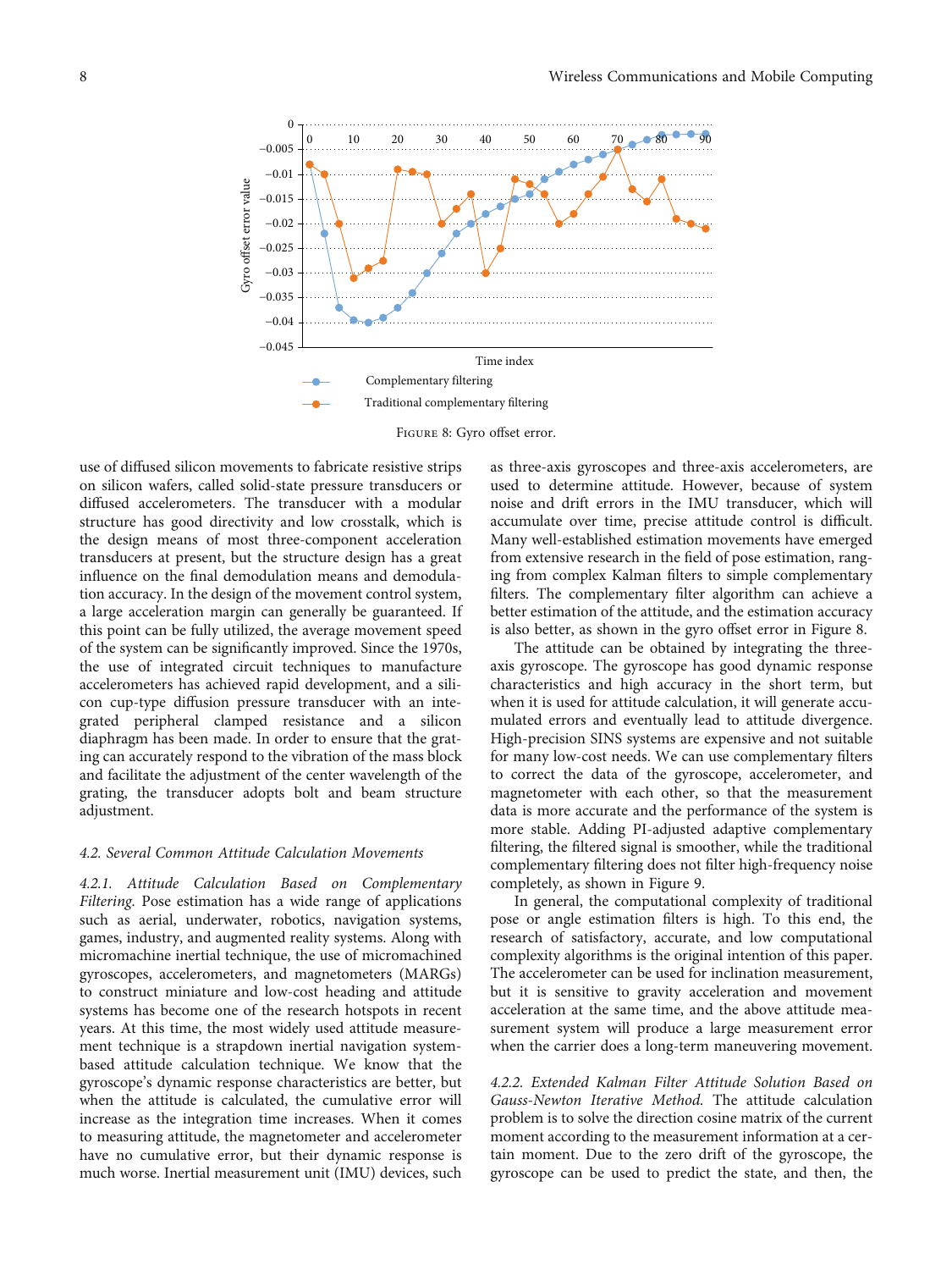<span id="page-8-0"></span>

FIGURE 9: Comparison of traditional complementary filtering and adaptive PI complementary filtering.

accelerometer and the magnetometer can be used to update the predicted state to eliminate the accumulated error caused by the zero drift of the gyroscope. Kalman filtering is a filtering algorithm proposed by Kalman in 1960 to estimate the desired signal from the observations related to the extracted signal. The idea of the Kalman filter is to use statistical estimation to obtain the optimal estimation of the system state in the presence of random noise in the system under test and the measurement system. A set of different noise and drift-free attitude parameters can be obtained through the use of the accelerometer and magnetometer. The Kalman filter can properly balance the attitude parameters output by the gyro transducer with errors, by making full use of several different noise measurements and then estimating the attitude of the integrated navigation system to improve the accuracy of the navigation system, as shown in Figure [10.](#page-9-0)

Since the basic equation of Kalman filtering is a recursive form in the time domain, its calculation process is a continuous "prediction-correction" process that does not necessitate storing a large amount of data when solving and can be calculated whenever new data is observed. This filtering method is ideal for real-time processing and computer implementation. The Kalman filtering estimation of the state vector (unknown parameters) is unbiased and has a low variance. This method of estimation focuses on analyzing experimental data to estimate the system.

Let the state equation and observation equation of the estimated system be expressed by equations (1) and (2).

Equation of state:

$$
x_k = Ax_{k-1} + Bu_{k-1} + w_{k-1}.
$$
 (1)

Observation equation:

$$
Z_k = Hx_k + v_{k-1},\tag{2}
$$

where *x* is the state vector, *A* is the state transition matrix, *B* is the control matrix, *u* is the system input vector, *Z* is the measurement vector, and *H* is the system observation matrix and is the process noise vector with zero mean and variance; the variance is zero; and the sum is uncorrelated.

The time update equation of the Kalman filter can be expressed as

$$
\widehat{x}_{\overline{k}} = A\widehat{x}_{k-1} + Bu_{k-1},
$$
  
\n
$$
\widehat{P}\overline{k} = A\widehat{p}_{k-1}A^T + Q.
$$
\n(3)

The state update equation of the Kalman filter can be expressed as

$$
K_{k} = P_{\bar{k}} H^{T} (H P_{\bar{k}} H^{T} + R)^{-1},
$$
\n(4)

$$
\widehat{x}_k = \widehat{x}_{\bar{k}} + K_k (z_k - H\widehat{x}_{\bar{k}}),\tag{5}
$$

$$
P_k = (1 - K_k H) P_{\bar{k}}.\tag{6}
$$

The current state variables are projected forward in time as a priori estimates to the measurement update equations, which correct the prior estimates to obtain a posteriori state estimates. When the time update equation and measurement update are finished, the measurement update equation calculates the Kalman filter gain, then the measurement output, and then, the state posterior estimation is generated according to equation (5); finally, the posterior covariance of the state is estimated according to equation (5). Following the equation, the entire process is repeated, with the posterior estimate from the previous calculation serving as the prior estimate for the subsequent calculation. One of the Kalman filter's most appealing features is its recursive inference.

The gyro transducer is a sensitive carrier angular movement element, because the gyro has errors in its manufacture; therefore, the expression of the actual output of the gyro is

$$
\omega_b' = \omega_b + \varepsilon,\tag{7}
$$

which is the ideal output of the gyro transducer and is the measurement error of the gyro element. The gyro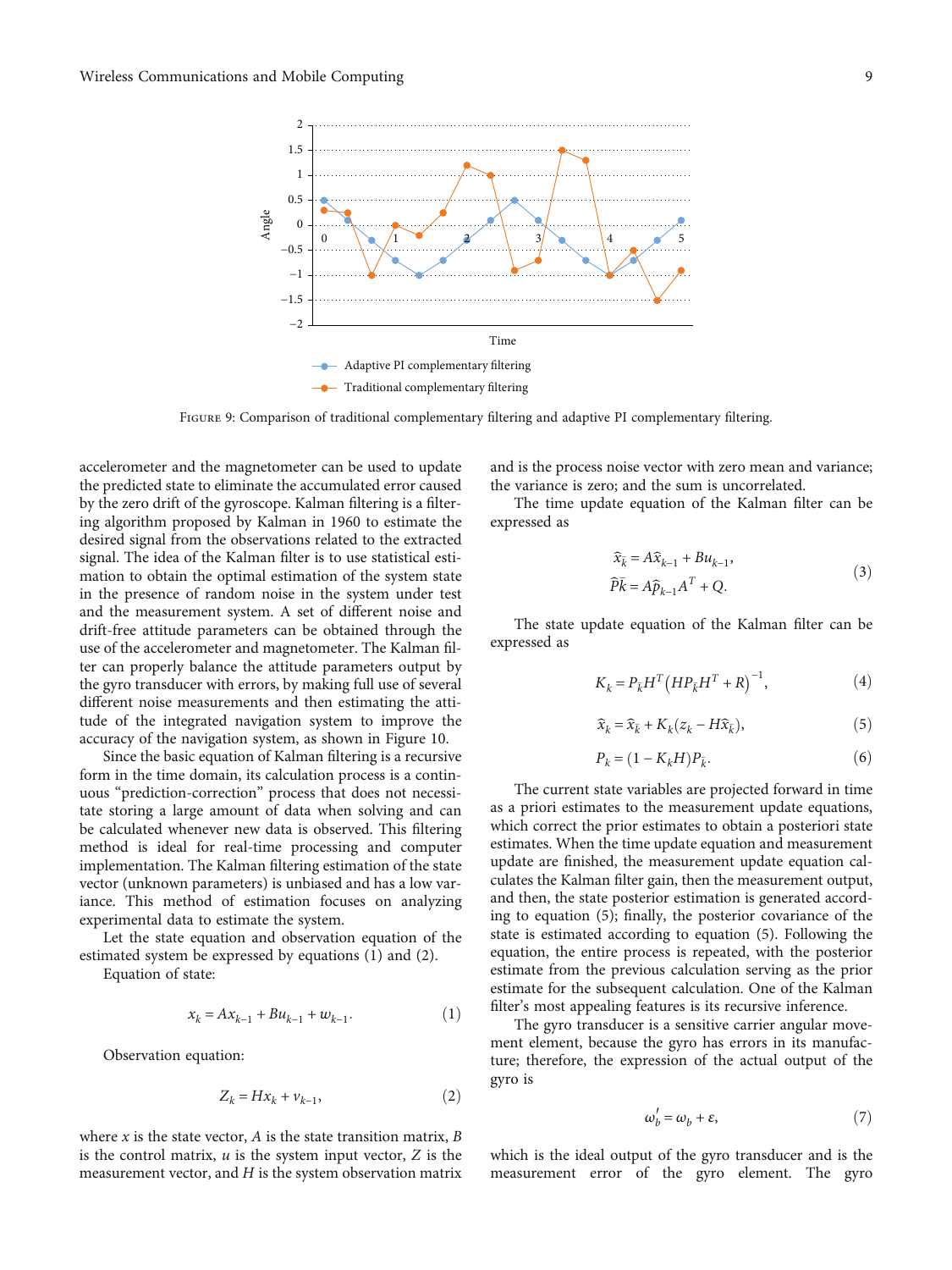<span id="page-9-0"></span>

FIGURE 10: The working principle of the integrated navigation system.

measurement error generally includes installation error, scale factor error, and random error (i.e., gyro drift). Usually, the gyro drift model is taken as

$$
\varepsilon = \varepsilon_b + \varepsilon_r + w_g,\tag{8}
$$

which is a random constant, is a first-order Markov process, is white noise, and is its variance. The mathematical model is

$$
\begin{cases} \n\dot{\varepsilon}_b = 0, \\
\dot{\varepsilon}_r = -\frac{1}{T_r} \varepsilon_r + w_r,\n\end{cases}
$$
\n(9)

which is the correlation time, is the driving white noise, and is its variance.

The traditional Kalman filter is ineffective for fractionalorder systems, and many projects include fractional-order cases. The fractional-order algorithm and Kalman filter are used to better apply the Kalman filter to the fractionalorder system. A new filtering algorithm, the fractional Kalman filtering algorithm, is created by combining algorithms. The influence of nongravity acceleration on attitude estimation is avoided by switching the extended Kalman attitude estimation algorithm to integrate the information of the micromachined gyroscope and the accelerometer, and a relatively accurate attitude angle and two-axis gyro bias are obtained.

## 5. Conclusions

Motion capture is a technique for precisely measuring the movement of moving objects in three-dimensional space, and it is the most efficient way to produce computer 3D animation and collect data on human movement. People have higher and higher expectations for the accuracy of mankind posture detection because it is widely used in many fields such as entertainment, medical treatment, and sports. In this paper, a mankind physiological parameter acquisition system based on the body transducer network is designed after extensive research and analysis of the characteristics of the body transducer network, with the goal of meeting some urgent needs of the elderly in physiological monitoring.

The micromechanical transducer includes a gyroscope, acceleration, and geomagnetic transducer, which compensates for gyroscope measurement errors and allows for more accurate capture of the human body's movement posture than a single angular velocity transducer. The mankind body posture detection system designed in this subject can detect mankind body posture after experiments and debugging. However, due to the broad range of knowledge and numerous technical difficulties involved in this subject, there are still many issues that need to be addressed, as well as some flaws. In future work, it must be improved and perfected.

#### Data Availability

The data used to support the findings of this study are included within the article.

## Conflicts of Interest

The author does not have any possible conflicts of interest.

## References

- [1] E. Lopezosa-Reca, G. Gijon-Nogueron, I. Garcia-Paya, and A. B. Ortega-Avila, "Does the type of sport practised influence foot posture and knee angle? Differences between footballers and swimmers," Research in Sports Medicine, vol. 26, no. 3, pp. 345–353, 2018.
- [2] Z. A. Abro, C. Hong, N. Chen, Y. Zhang, R. A. Lakho, and S. Yasin, "A fiber Bragg grating-based smart wearable belt for monitoring knee joint postures," Textile Research Journal, vol. 90, no. 3-4, pp. 386–394, 2020.
- [3] Y. L. Kuo and S. F. Liu, "The foot posture index between elite athletic and sedentary college students," Kinesiology, vol. 49, no. 2, pp. 202–207, 2017.
- [4] T. Wong and B. Paton, "Foot posture and its relationship with knee kinematics in barefoot running of the healthy adult," British Journal of Sports Medicine, vol. 51, no. 4, pp. 411.1– 41411, 2017.
- [5] R. S. Melo, A. R. Tavares-Netto, A. Delgado, C. C. Wiesiolek, K. M. Ferraz, and R. B. Belian, "Does the practice of sports or recreational activities improve the balance and gait of children and adolescents with sensorineural hearing loss? A systematic review," Gait & Posture, vol. 77, pp. 144–155, 2020.